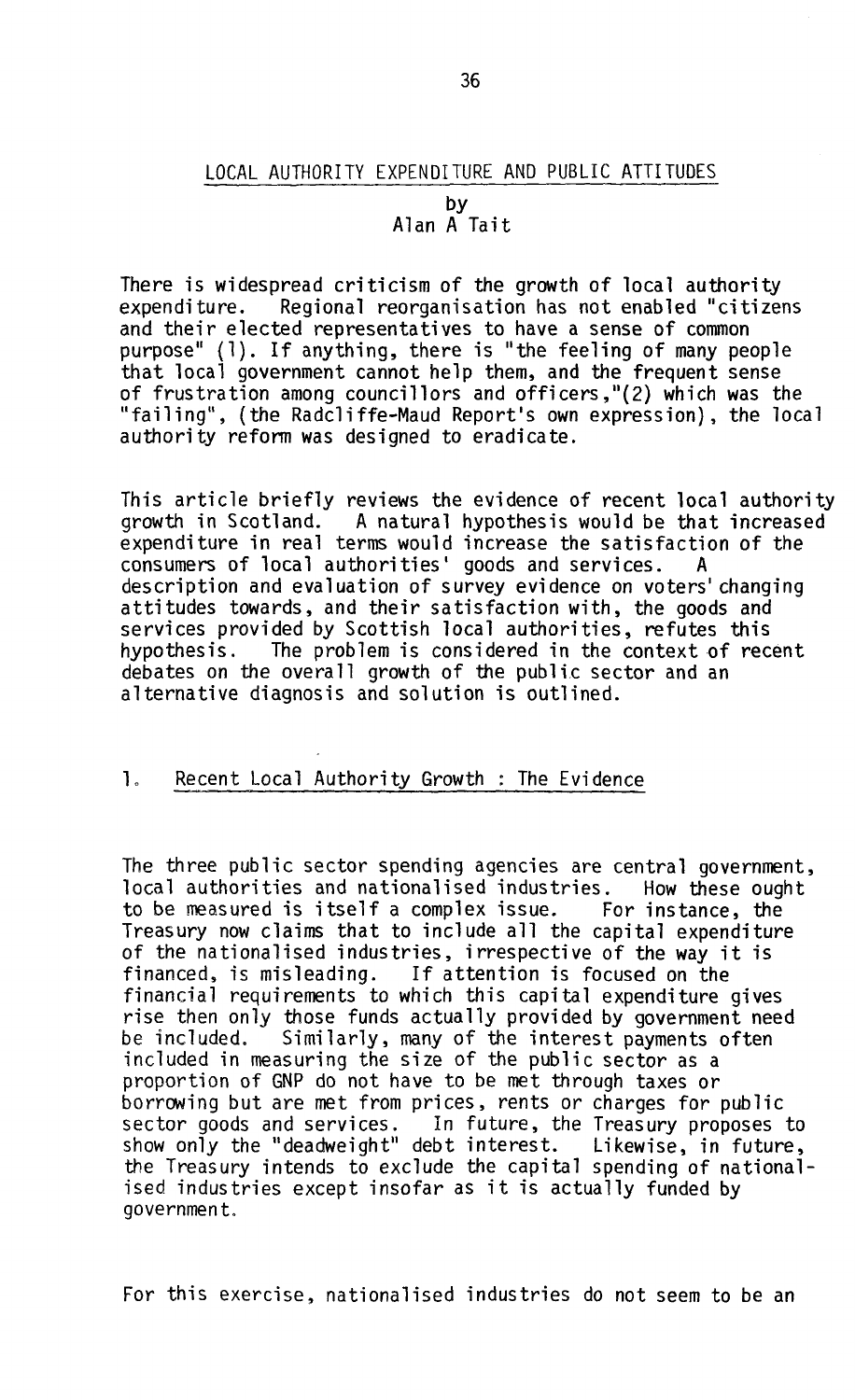appropriate component of the total against which local authority spending should be measured. So in accordance with the new procedure of the Central Statistical Office, (which reduces the apparent size of the public sector), all spending, capital or current, by nationalised industries is left out. Moreover, to avoid the ambiguities and double counting implied when public sector transfer expenditure is expressed as a proportion of GNP, all comparisons will be like with like.

Table 1 shows that total current and capital Scottish public sector expenditure has increased by 190% from £1,496 million in 1968/9 to £4,341 million in 1975/6. A startling enough increase in itself , but magnified further when capital expenditure, (which has increased by "only" 130%), is deducted, and current expenditure is shown to have increased by 207%.

Of course, these increases in current prices took place during a period when the retail price index rose by  $121\%$  so that the real increase might be put at  $86\%$  for current expenditure. A case increase might be put at  $86%$  for current expenditure. can be made for creating a special deflator for local authorities (3) on the grounds that the "basket" of goods bought by the local authorities is substantially different from that represented in the retail price index or the GNP deflator. This is especially so when we consider local authority current expenditure, (which appears to be that part of local authority expenditure which has increased most rapidly). The major portion of such current expenditure is on wages; if the wages which local authorities pay have risen by more than those paid in other sectors then it could be held that the local authority deflator should be adjusted to reflect this. But, as we shall see, there is a major chicken and egg question here.

If we use a deflator which is adjusted for higher costs in the public sector, (and there have, in fact, been higher wage awards in the public sector than in the private sector during the period under review) (4), we obtain a series which reflects the changes in the volume of goods and services bought by local authorities, but we understate the proportional costs vis-a-vis the private sector. Moreover, as is argued below, a major factor in the public assessment of local authority performance may have been the increased wage and salary awards to that sector and the increased cost this represents. To deflate by a special index would conceal a major potential determinant of the current problems of local authorities. So, for this exercise, it was decided to leave all the figures in current money terms.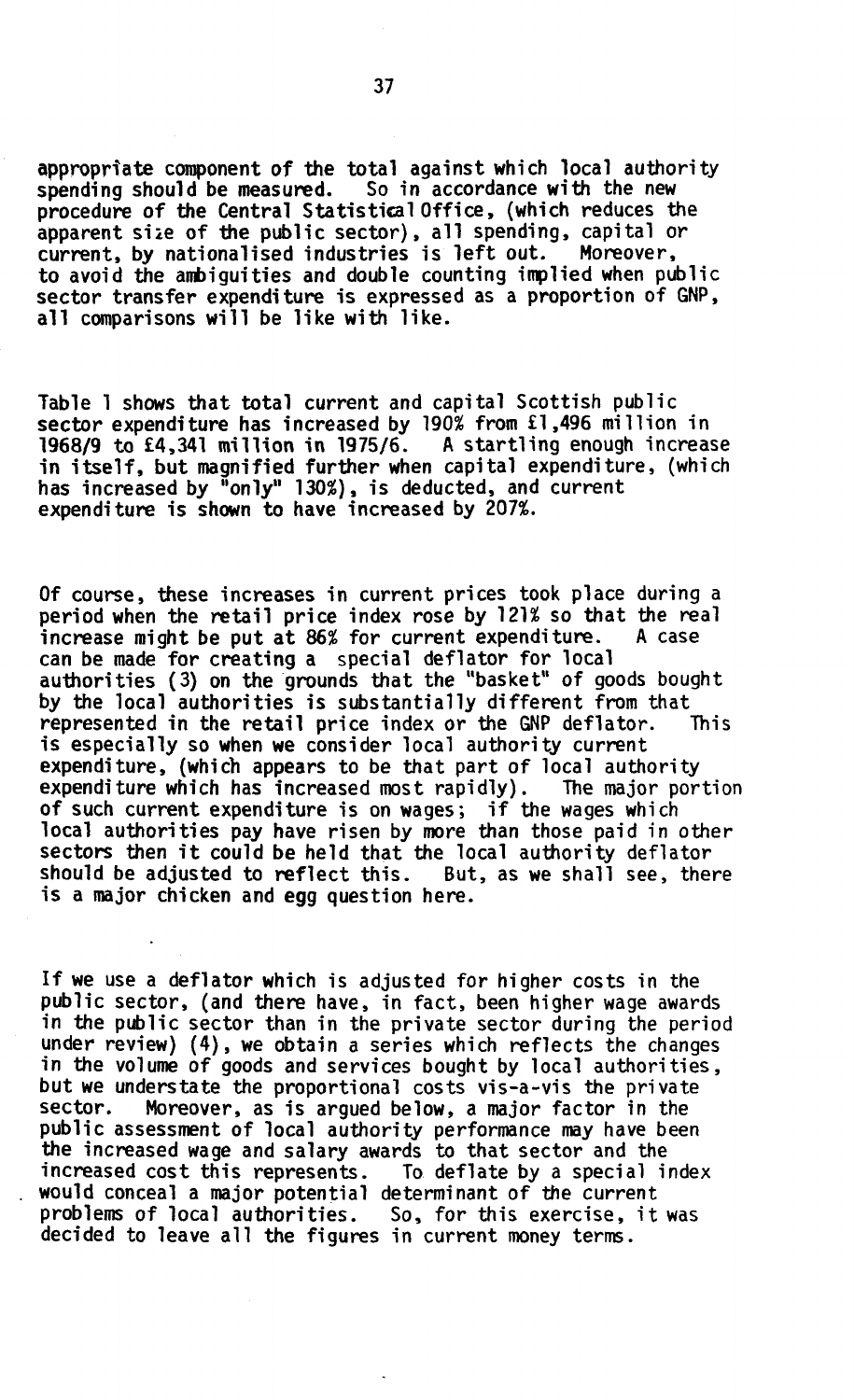Within this total of Scottish public expenditure the local authorities'current and capital expenditures have increased by<br>212% from £751 million to about £2345 million, (Table 1). Capital  $212%$  from £751 million to about £2345 million, (Table 1). expenditure increased much less than current, which rose by 174% from 1968/9 to 1974/5, (the breakdown is not yet available for 1975/6), compared to 145% for the local authorities' total expenditure over the same period, or compared to the 137% increase in current expenditure of all Scottish public authorities in the same period.

As a result, Scottish local authority total expenditure rose from 50% of total Scottish public expenditures in 1968/9, (excluding defence and nationalised industries - see Table 1), and 1969/70 to  $56\%$  by  $1973/4$  and declined a little to  $55\%$  in  $1974/5$ . The Scottish local authority current expenditure as a percentage of total public expenditure has shown an even greater increase from 42% in 1968/9 to 49% in 1974/5.

So all Scots public expenditure has risen, current by more than capital, local authorities current expenditure by most of all, and this has led to an increased share of total public sector spending undertaken by local authorities.

The functional areas where this Scottish local authority increased spending 1968/9 to 1974/5 has been greatest are shown in Table 2. Apart from the "other" category, current expenditure increased by most on "health and social work" (222%), "environmental" (186%), "housing" and "education" (180% each), and "law and order" (162%). Expenditure on "highways and lighting" rose by 144%, while the increase for transport was zero, (due to a re-allocation of finance between local authorities and transport authorities).

Undoubtedly a large part of the increase in current expenditure stems from an increase in the number employed in the public sector by 41% from 75,000 in 1969 to 106,000 in 1975. By comparison, Table 3 shows that overall national government employment in Scotland increased by only 18% from 44,000 to 52,000. However, these totals conceal an interesting structural change in that, in each case, the major part of the increase was due to the increased employment of female labour. In these seven years local authority employment of females more than doubled (107%), while other evidence indicates that a substantial proportion of this increase was in part-time employment (3)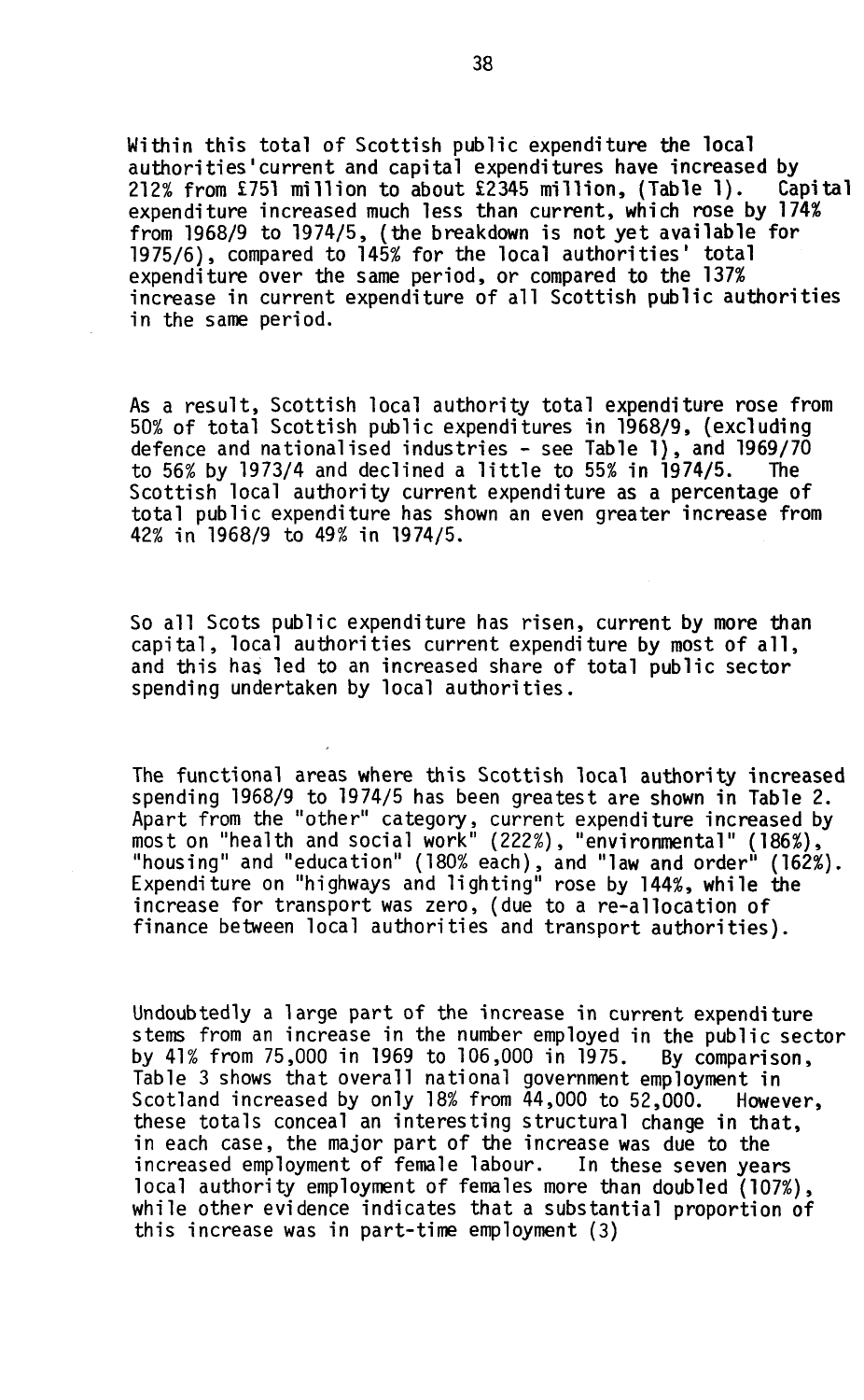Has this increased expenditure, increased volume of goods and services, and increased employment led to an increase in consumer satisfaction with the provision of local authority goods and services?

# 2. Consumer Satisfaction with Goods and Services provided by Local Authorities

The questions and answers referred to in this part of the article were included in the Strathclyde Area Survey conducted by the SSRC-financed unit in the University of Strathclyde between February and April 1973 and in the same period in 1976. The sample frame consisted of the registered electors in the City of Glasgow and conurbation, with polling districts stratified according to geographical proximity and social need. The definition of social need was based on index maps provided by the City of Glasgow Planning Department and the 1971 Census small area data, giving five indices of social need. Using these indices and accounting for geographical proximity a total of 64 strata were defined. From each stratum a polling district was selected with probability proportion to size and within each selected polling district a systematic selection of electors was made such that the probability of selection of any elector was the same over the entire sample frame. The total sample that formed this part of the survey was 742 in 1973 and 775 in 1976.

The questionnaire was designed to avoid any undue bias or response<br>error; the order of questions relating to consumer satisfaction the order of questions relating to consumer satisfaction with local authority services were deliberately altered and interpolated with questions on other aspects of consumer response and behaviour, (earnings, reaction to change in prices, voting patterns etc.) so that respondents would not be led into any particular line of reasoning. Any "leading" or "threatening" questions were eliminated by pilot surveys.

As the survey only started in 1973, it is impossible to present data for the entire period covered in Tables 1, 2 and 3. However, although the survey cannot span the same period,theyears 1973 to 1976 certainly span the most rapid escalation of local authority expenditures. Any change in voter attitudes towards local authorities and their expenditures should be reflected in this period, 1973 to 1976.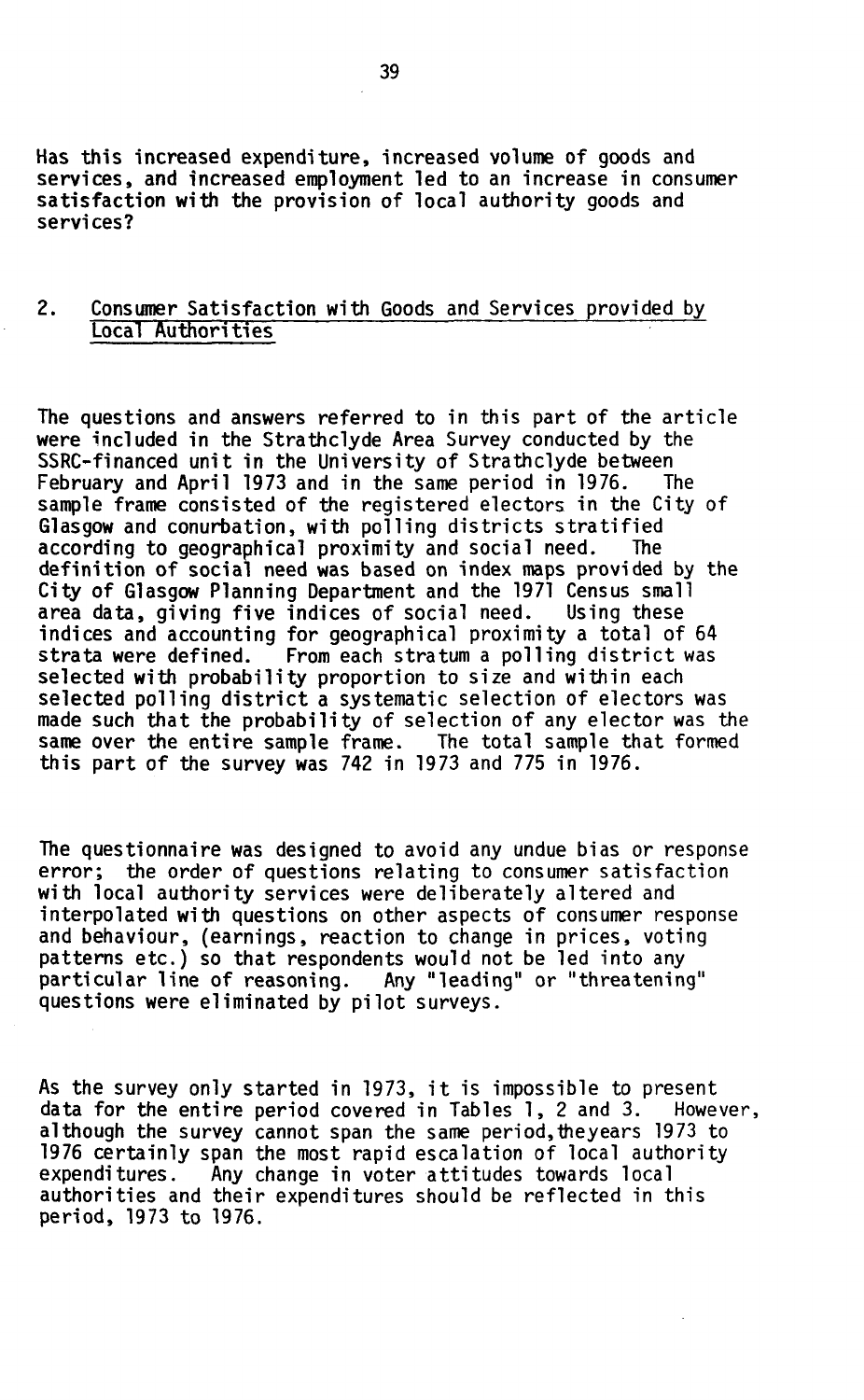Voters were asked whether, overall, they considered local<br>government had done a good job or not. As the survey covered the government had done a good job or not. period of local authority reorganisation in Scotland the 1973 survey asked the question about Local Government, whereas the 1976 question asked about the Glasgow District and the Strathclyde Region. Whether the earlier answers are compared to the replies about the district or the region the message is unmistakeable. Table 4 shows that while 64.1% of the sample in 1973 thought Local Government was doing a "good job" only 56.5% thought the District was doing a good job three years later (a fall of 13%), and only 52.4% thought the same about the Strathclyde Region, (a 19% fall) . Although the proportion of "satisfied" voters remained over 50%, the directional change in so short a time is remarkable.

When the separate services are reviewed in the same way, (Questions  $2$  to  $8$  in Table 4), the results are the same in all cases except one  $-$  bus services. The declines in consumer satisfaction The declines in consumer satisfaction are 41% in planning, 2% in local housing, 7% in highways and roads, 18% in education, 16% in social work and 1% in the police service.

Some  $-$  housing and police  $-$  are slight, though it is noticeable that in each case the numbers distinctly dis-satisfied have increased sharply - 17% for housing and 36% for police - as the undecided The danger of a careless interpretation of the figures is emphasised by the statistics of satisfaction with the police service where totals of 87.1% (1973) and 86% (1976) show the massive general support for the police despite the increase in dis-satisfaction. But we are interested in the direction of change. In this the overall pattern is clear; voters, despite large increases in local government expenditure and in the numbers employed, are distinctly less satisfied with the goods and services offered than they were three years earlier.

Some questions tried to break down particular areas of dis-satisfact to pinpoint particular sources of discontent. Table 5 shows that education, for example, satisfaction with day nurseries and primary education has increased, but dis-satisfaction with secondary schooling has increased markedly. Likewise in local environmental goods and services the only area showing an unequivocal increase in consumer satisfaction is in refuse collection; play areas, and entertainment show declines in satisfaction, while for parks, neighbourhood noise, and libraries voters register small changes in both satisfaction and dis-satisfaction - i.e. they have become more polarised in their opinion and the "middle vote" has shrunk.

Whereas there are some areas with which voters are more satisfied, (buses, primary schools, refuse collection), there is no ambiguity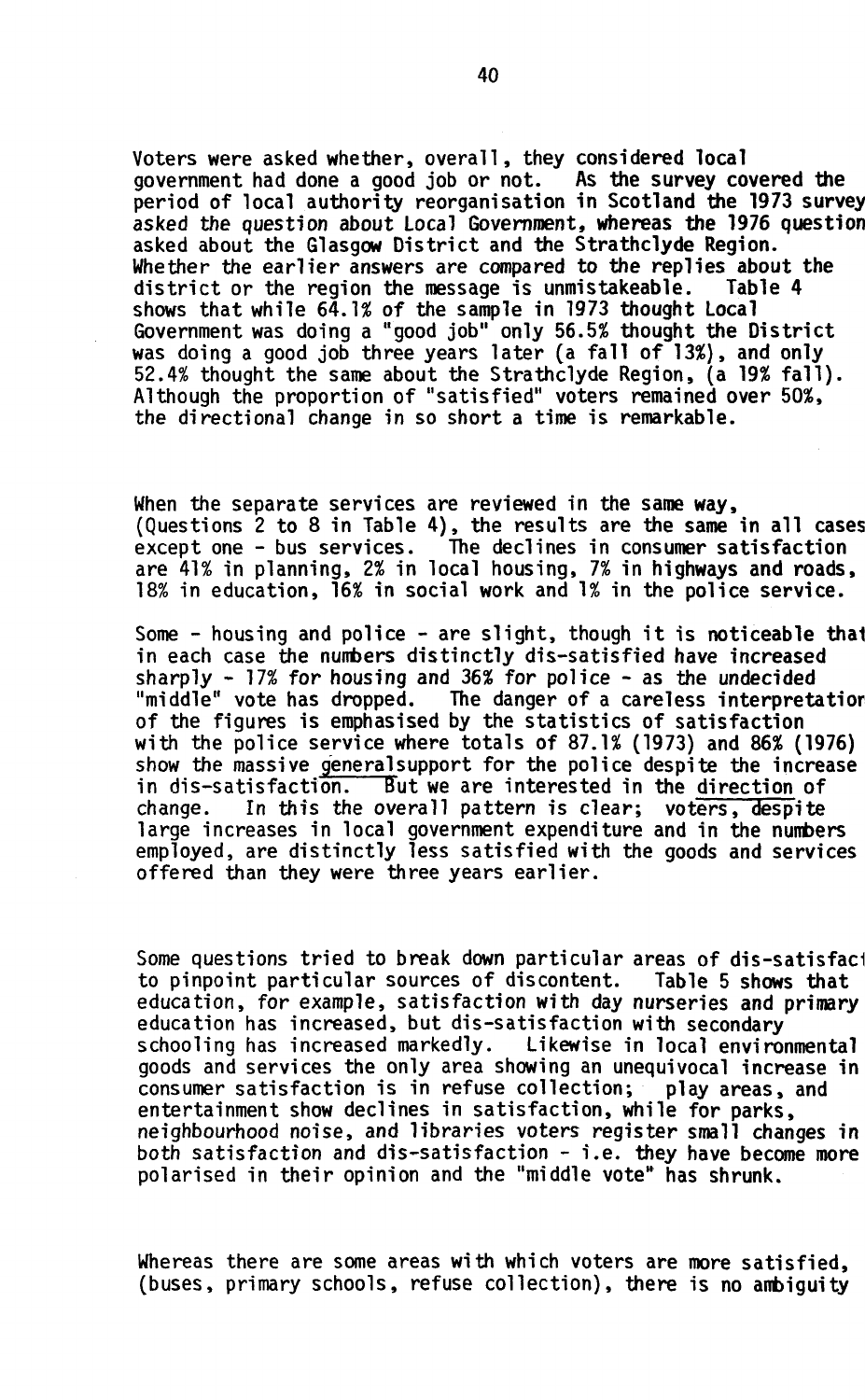about the feeling of alienation that the voter has about the local authorities. Answers to questions about the voters' belief that the authorities will react to complaints showed that even in the short time of three years the sample had shifted decisively. Table 6 shows they believed that the likelihood of any change taking place from a complaint about any of the seven major spending agencies was sharply less in 1976 than in 1973. In not one single instance did they consider that the sensitivity of these modern-day Gallios to criticism has improved, despite the increased expenditure and the greater numbers employed. Some services still had excellent ratings for the probability that they would take account of complaints,(e.g. education and the police), but even they had suffered a drop from their higher pedestals of three years earlier.

The results of the survey show unambiguously that voter satisfaction with goods and services provided by local authorities declined between 1973 and 1976. Moreover, authorities are thought to be less sensitive to complaints, while alienation between authorities and voters has increased, exactly the opposite of the intention of the Wheatley and Radcliffe-Maud reports, which ushered in the reorganisation of local government.

Why? It cannot be because of expenditure restrictions during<br>the period. It cannot be because reduced numbers employed It cannot be because reduced numbers employed removed personal contact - if anything the greatly increased numbers of local authority employees should have improved "sensitivity" markedly.

Could it be dis-satisfaction with the other side of the coin? Could it be that the cost, through local taxation, of providing for the increased local authority expenditures and for the greater numbers employed offset any increased satisfaction from the public<br>expenditure? That is, were the benefits of publicly provided That is, were the benefits of publicly provided goods and services offset by the disutility of paying taxation, as suggested recently (5) and (6)?

## 3. Local Authority Revenue

In the first place, many of those questioned were council house tenants (58.4% in 1973, 57.2% in 1976), and local rates in these areas are usually not perceived as a direct cost or charge. However, even if rates were recognised as an offsetting cost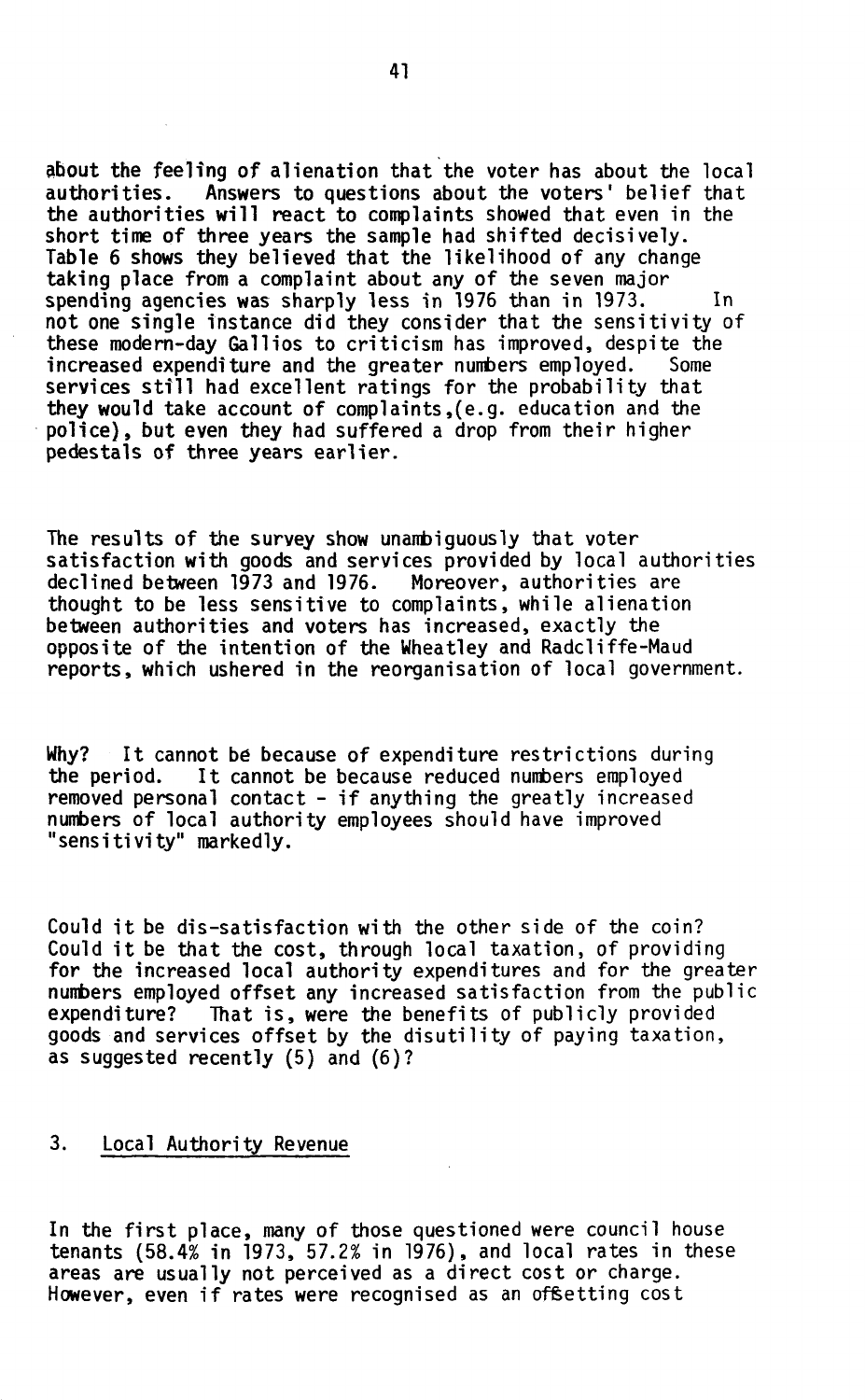to the benefits of local authority expenditure the figures in Table 7 show that the proportion of the revenue of Scottish local authorities contributed by rates fell from 32% in 1968/69 to 22%<br>in 1974/75. "Other current income" declined from 26% of the in 1974/75. "Other current income" declined from 26% of the total revenue in 1968/69 to 23% in 1974/75.

The shortfall left by the relative decline of these two sources of local authority revenue was completely made up by central government grants. These rose from £211 million in 1968/69, (42% of the total), to £725 million in 1974/75 (55% of the total). During the period of the survey their percentage increase was from 45% to 55%.

Thus, although rates rose in many towns in money terms their relative decline as a percentage of total local authority revenue makes it unlikely that they were seen as a factor sufficient to outweigh the advantages of the increased local authority expenditure. If rates increases are not then the reason for increased dissatisfaction with local authority provision of goods and services, what is left as a possible explanation?

## 4. Alternative Explanations

It could be that the public are aware that increased local authority expenditure must be paid for, and if it is not paid through rates it will be paid from general taxes; these general taxes will be paid broadly by those who consume the local<br>authority goods and services. This is an indirect explanation authority goods and services. and more properly might explain general dis-satisfaction with government rather than particular criticism of local authority goods and services.

Another explanation could be the quite straightforward dislike of the growth of bureaucratic insensitivity and size of local authority government, reflected by the results in Table 6. This<br>is unlikely. The main body of civil servants has not changed The main body of civil servants has not changed abruptly, indeed, the extra numbers should have improved the contact with the public and generated more rather than less sensitivity .

Though overtly there may appear no reason for the public to be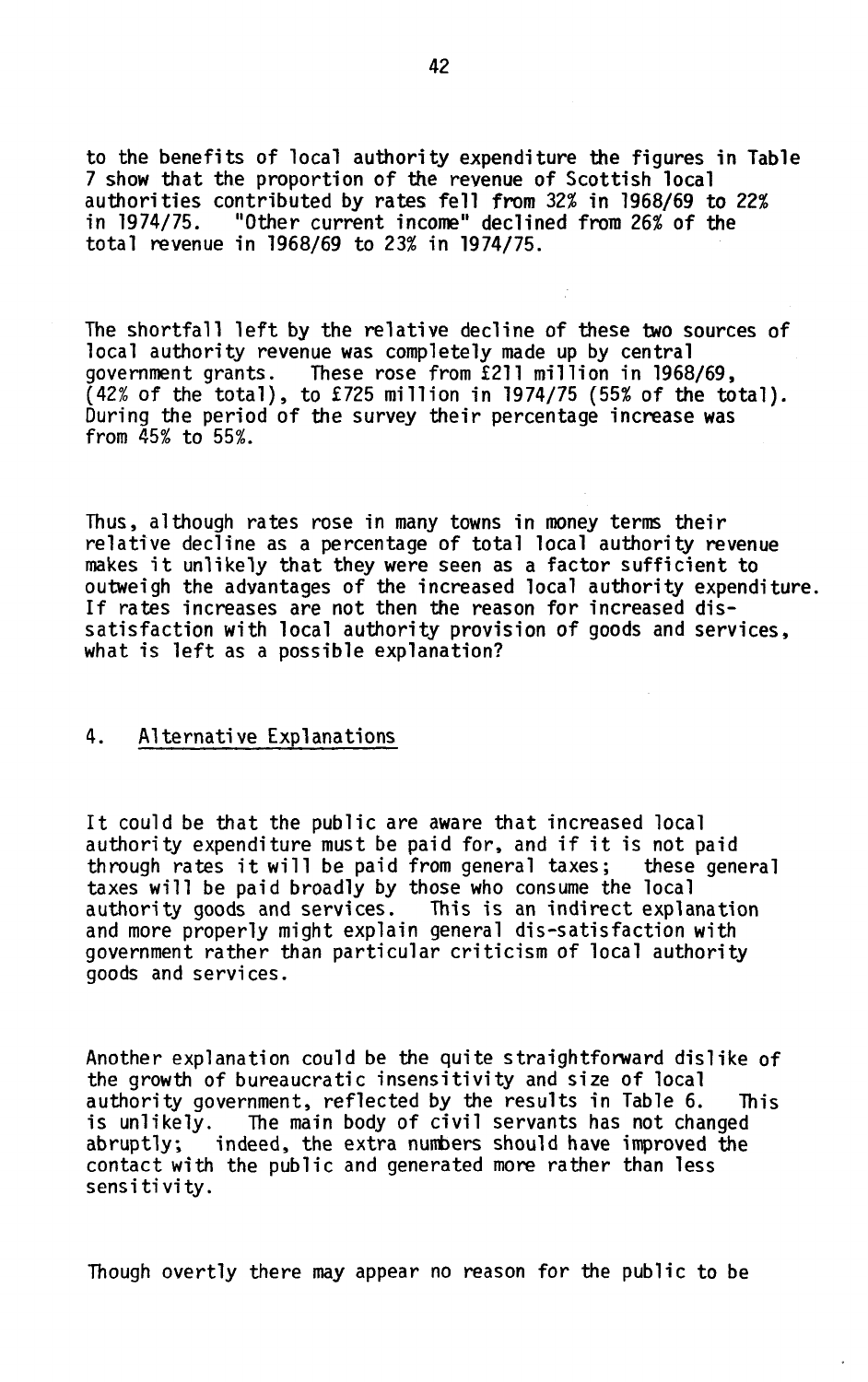dis-satisfied with an increased provision of local authority goods and services there is one further significant change in the relations between the public and private sectors. If the relative status between the public and private sectors. of private to public employees has changed then the voter in the private sector may resent the provision of local authority goods and services, (even increased goods and services), because he sees this as an expansion of an increasingly privileged sector.

Relative status can be measured in two ways. First, by relative earnings and, secondly, by employment conditions. In a recent article,  $(4)$ , it was shown that the ratio of private to public sector median weekly earnings for all male employees, weighted by employment levels, fell from 0.91 in April 1973 to 0.85 in April 1975, and for male manual workers fell from 1.01 in 1973 to 0.91 in 1975. This relative improvement in the status of public sec This relative improvement in the status of public sector employees was given dramatic currency in the minds of the general public by the advertisements in newspapers which accompanied the reorganisation of local government in Scotland.(7)

Not only has there been an improvement in relative earnings but the security of employment in the civil service, shown by the smaller increase in unemployment in the public sector compared with the private, (9.4% and 36.7% respectively in 1975) (4), and by the indexed civil service pension schemes, is in contrast to the unemployment and insecurity experience at all levels in the private sector. This may have contributed to a sense of voter frustration and envy.

# 5. Temporary v. Permanent Monopoly?

However, all this may be symptomatic of a broader and deeper malaise. The problem may not be simply that of marketed versus non-marketed goods (6), not only the relatively increased advantage of the public sector employees, not necessarily dissatisfaction with taxation, but rather a broader breakdown in the voter-recognised relationship between the payment for a good or service through taxation and the enjoyment of the provision of that good or service. This is particularly true of local authority-provided goods and services.

Local voters think of their rates as a direct payment in return for which they receive local services. Despite the fact that this no longer bears any resemblance to the actual state of affairs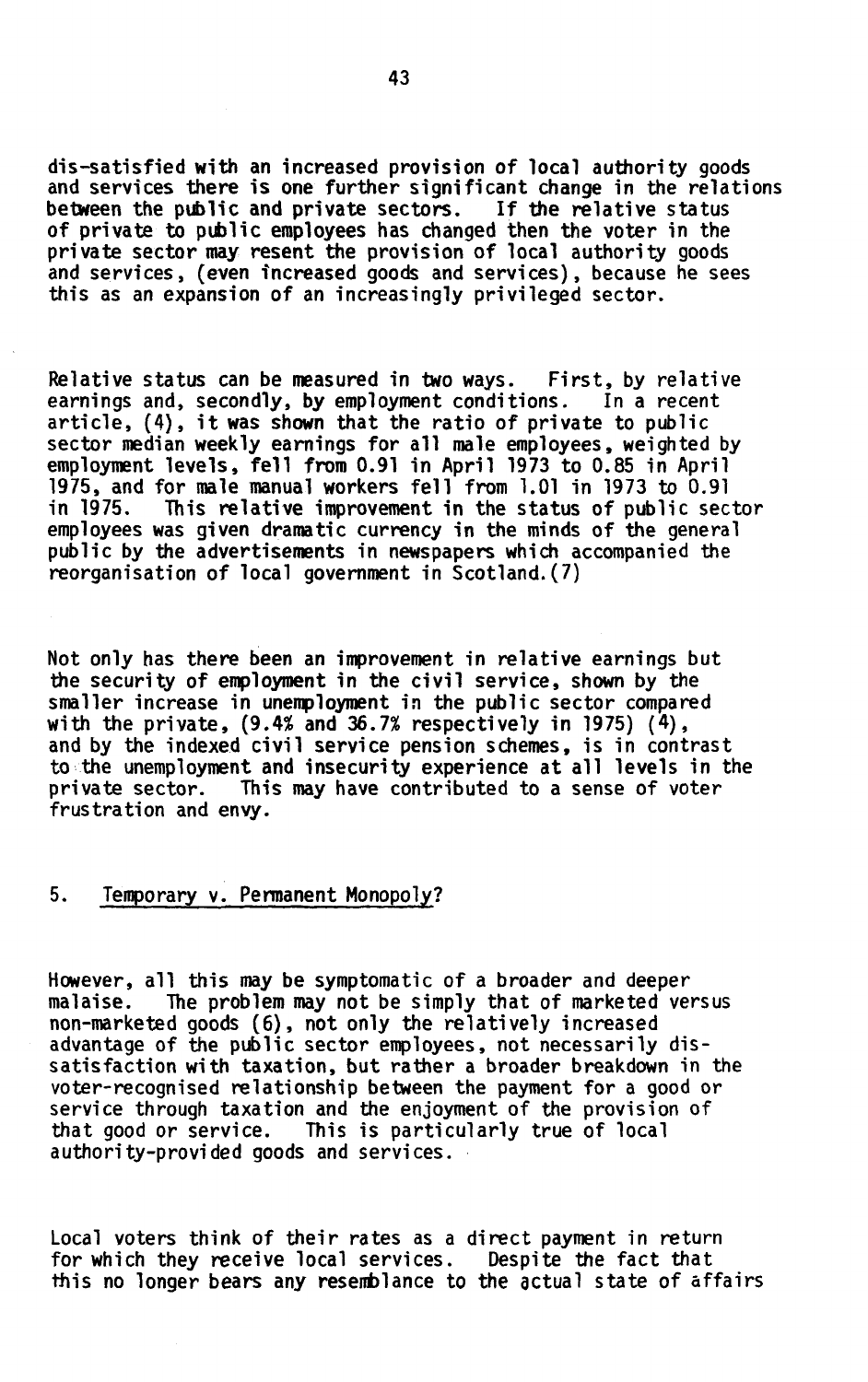it is nevertheless the voter's position. Moreover, it is enhanced by the actual presentation of rates demands in most regions where the breakdown of services provided is shown as a poundage on the rate, and in the voter's mind this links the payment of rates with the provision of actual authority services.

Voters do not normally think of rates having reallocation or redistributive characteristics; they are essentially seen, (however mistakenly), as a payment for services rendered. However, recently the redistributive and reallocation nature of much local authority expenditure has been more in evidence, (for instance, in housing, social work, and education), and the link between payment and provision of service has evidently been awakened. Each voter now feels alone facing a monopoly supplier. There is no option whether to enjoy the service or not. For most voters, you either consume the local authority transport, education, planning, social work service, etc., or you get no publicly provided service at all .

There cannot be any question of returning to a straight market provision of such goods and services. However, a move is possible which could, at least, return to the voter a measure of confidence in the monopoly supplier he at present faces. In many cases, the local authorities could, instead of providing the goods and services by an expansion of their own staffs - who have a vested interest in maintaining (and expanding) their monopoly position put their provision of goods and services to market-determined competition for suppliers. For instance, tenders could be issued for area refuse collection and the lowest bid would secure the contract for a year. The sanction remains of a further competitive bid in the following year. The supplier is still a quasi-monopolist but at least he is seen to be a temporary monopolist who won his position in competition with others. The voter would see that his money was well-deployed and not suspect that it was used to prop up burgeoning local authority departments which the voter sees as better-paid and more secure than himself. Such a partial return to competition could be used in housing, road maintenance and cleaning, lighting, parks playgroups and day nurseries, office cleaning, the provision of meals and, as mentioned above, refuse collection.

Regrettably, the entire movement recently has been in the opposite<br>direction. Local authorities have extended their monopoly hold Local authorities have extended their monopoly hold on all the above services, and seek to entrench themselves further (e.g. the proposed Parliamentary legislation for an extension of direct labour through local authorities). If this continues local authorities may find themselves even less loved than they are now.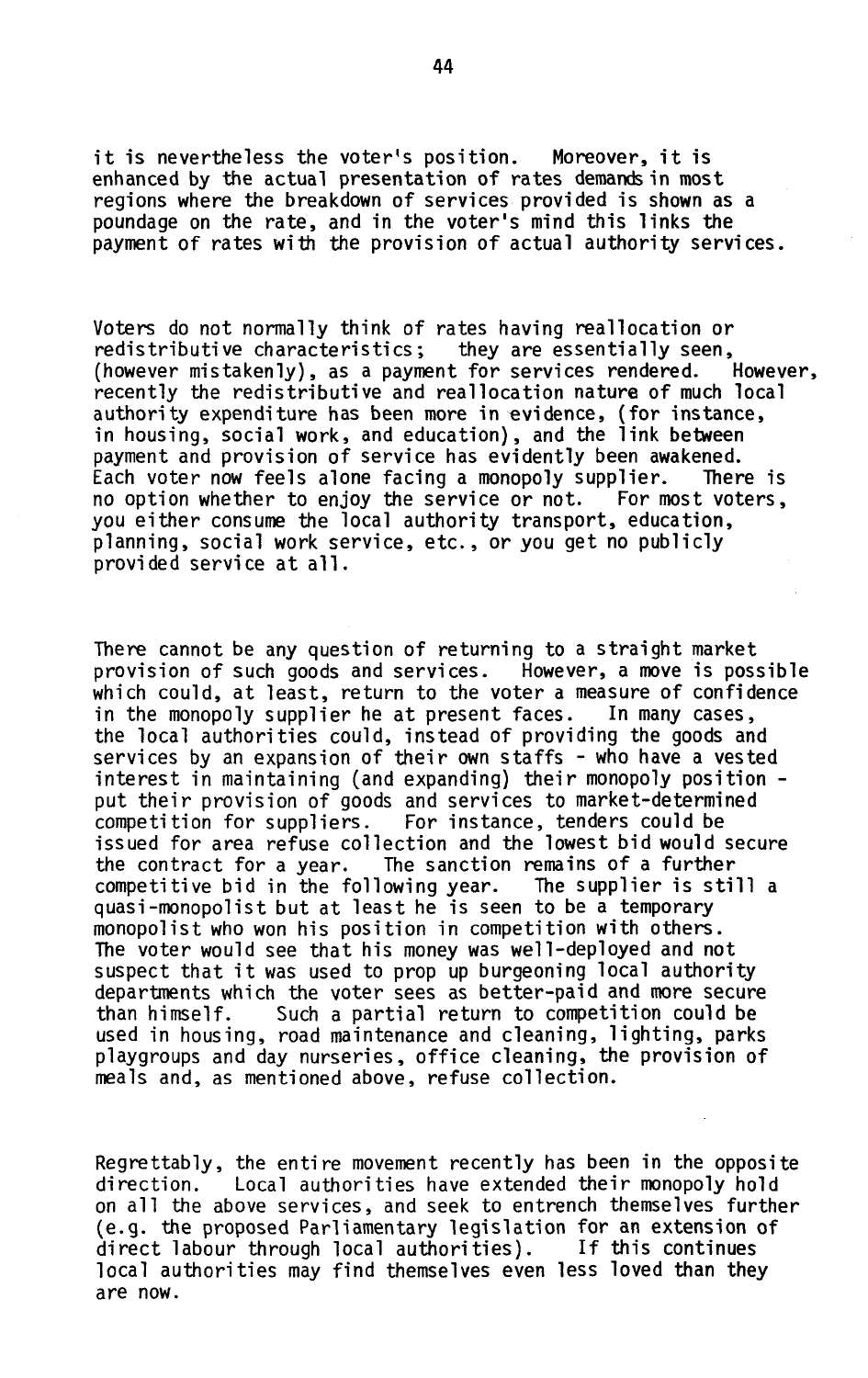Perhaps, of course, the link between consumer dis-satisfaction with local authorities and their increased provision of goods and services does not lie with the broken perception between payment<br>for service and services rendered. Perhaps the voter does not for service and services rendered. feel isolated against a monopoly supplier. Perhaps there should be further work to test this relationship. What is not in doubt is the disenchantment of the consumer, despite the increase in the provision of local authority goods and services.

#### Summary

All Scottish public expenditure has risen in the last ten years, current by more than capital, local authorities current expenditure by most of all. Thus Scottish local authorities have increased their share of total Scottish public sector<br>current spending from 42% in 1968/69 to 49% in 1974/75. The current spending from  $42\%$  in 1968/69 to  $49\%$  in 1974/75. larger rises have been on health, housing and education.

A large part of the increased expenditure stems from increased employment by local authorities, and in particular from increased female part-time employment.

However, this increased expenditure and employment has not led to increased voter satisfaction. A Strathclyde Area Survey showed that in 1976 consumers thought local authorities in general, and the particular goods and services they provided, were less satisfactory than they had been three years earlier. In addition, voters thought local authorities were less sensitive to complaints than they had been earlier.

So there was an apparent paradox that whilst local authority expenditure and employment increased consumer satisfaction<br>diminished. Alienation between authorities and votershad Alienation between authorities and voters had increased - the exact opposite of the intention of the Wheatley and Radcliffe-Maud Reports.

Dis-satisfaction with increased rates, general taxation and the improved relative earnings and status of civil servants were<br>considered as possible explanations of the paradox. The considered as possible explanations of the paradox. isolation of the voter facing an insensitive monopoly supplier of local goods and services was suggested as a possible explanation of the voter dis-satisfaction, and a partial return to competitive tender was put forward as a way to restore consumer confidence in local authorities.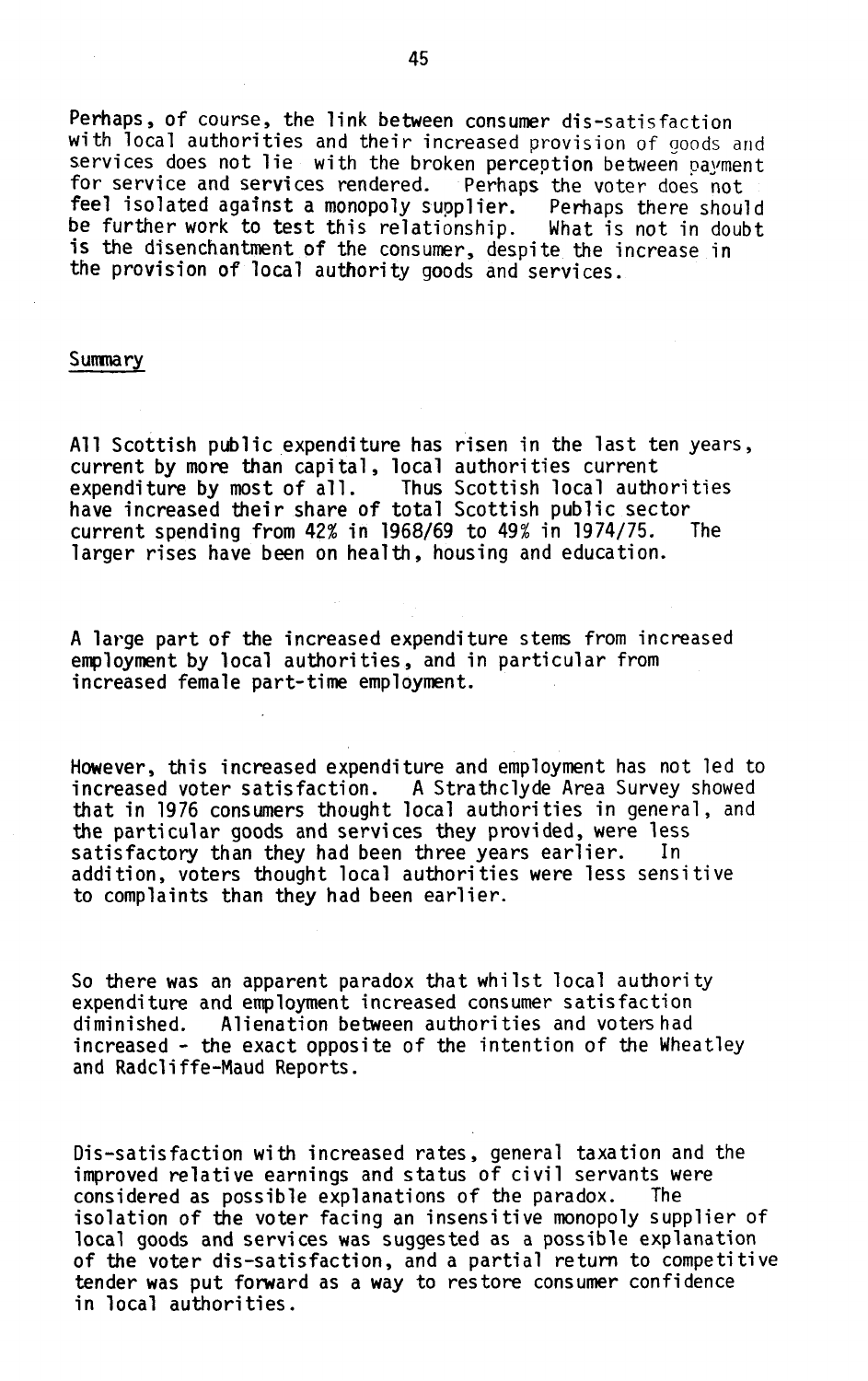## **Refe**r**en**c**es**

- **(1) Rep**or**t** o**f the R**o**yal C**o**mmissi**on on **the Ref**or**m** o**f L**oc**al G**o**ve**rn**me**n**t. HMSO 1969**
- **(2) Op.**c**it.**
- (3) Jackson, P M "The Growth of Public Sector Employment: The Case of the UK". Paper presented to the Institute of Fiscal Studies Conference September 1976.
- (4) Hawkesworth, R I "Private and Public Sector Pay" British Journal of Industrial Relations, July 1976.
- (5) Booker, J The Public Sector London 1977
- (6) Bacon & Eltis "Britain's Economic Problem : Too Few Producers". Macmillan 1976.
- (7) E.g. The Glasgow Herald, 27 May 1974.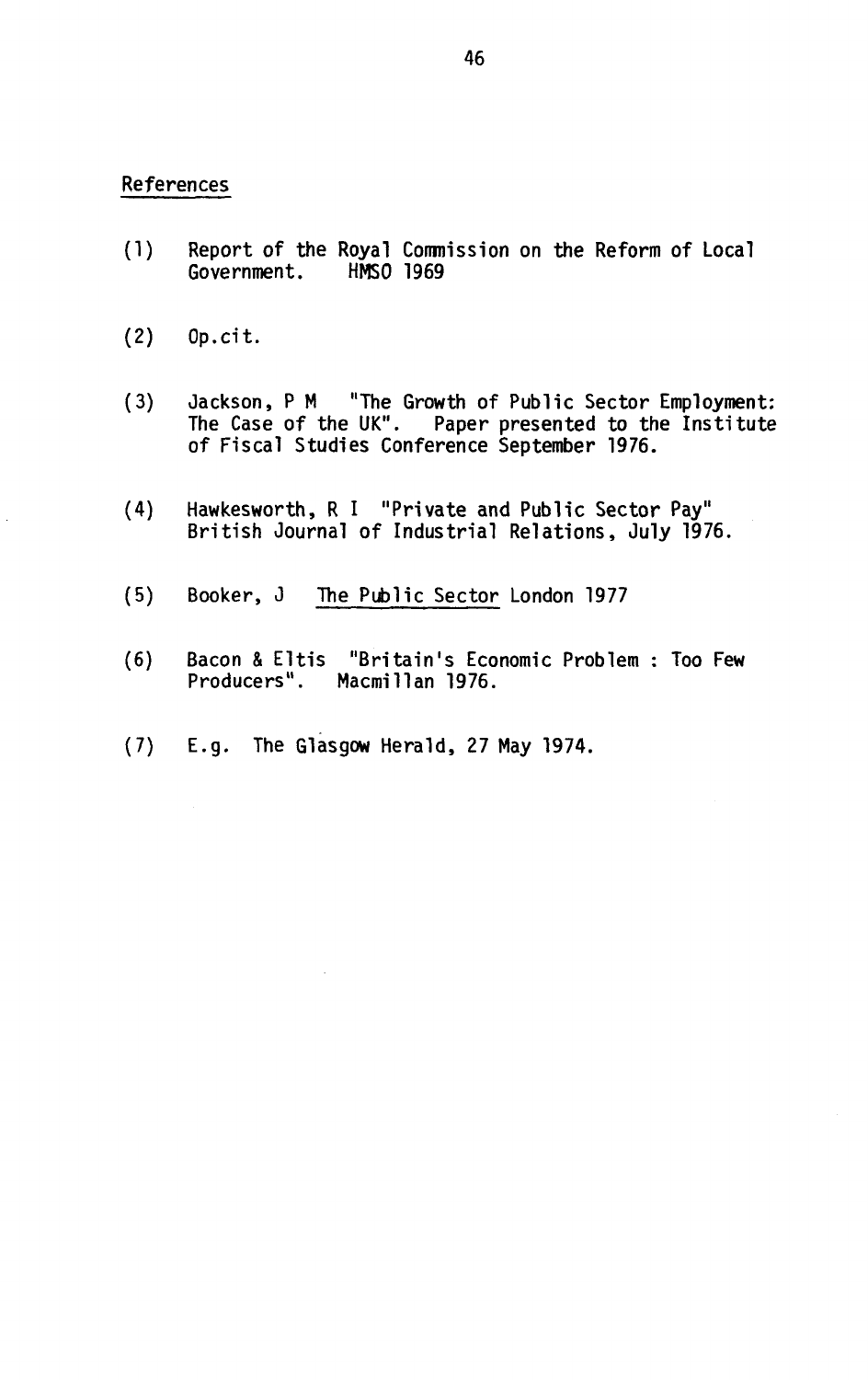#### **Scottish Public Expenditures : 1968/9 - 1975/6**

|                   |                                                                         | 1968/9           | 1969/70 | 1970/1 | 1971/2 | 1972/3 | 1973/4 | 1974/5       | 1975/6       |
|-------------------|-------------------------------------------------------------------------|------------------|---------|--------|--------|--------|--------|--------------|--------------|
|                   | Total Public Expenditure <sup>(1)</sup> : Current & Capital (£ million) | 1496             | 1618    | 1748   | 1936   | 2154   | 2495   | 3334         | 4341         |
|                   | : Index                                                                 | 100              | 108     | 117    | 129    | 144    | 167    | 223          | 290          |
|                   | : Current (£ million)                                                   | 1164             | 1280    | 1419   | 1597   | 1788   | 2032   | 2754         | 3578         |
|                   | : Index                                                                 | 100 <sub>o</sub> | 110     | 122    | 137    | 154    | 175    | 237          | 307          |
|                   | : Capital (£ million)                                                   | 332              | 338     | 329    | 339    | 366    | 463    | 580          | 763          |
|                   | : Index                                                                 | 100              | 102     | 99     | 102    | 110    | 139    | 175          | 230          |
| Local Authorities | : Current & Capital (£ million)                                         | 751              | 806     | 893    | 982    | 1147   | 1400   | $1838^{(2)}$ | $2345^{(3)}$ |
|                   | : Index                                                                 | 100              | 107     | 119    | 131    | 153    | 185    | 245          | 312          |
|                   | : % of Total Public Expenditure                                         | 50               | 50      | 51     | 51     | 53     | 56     | 55           | 54           |
|                   | : Current (£ million)                                                   | 493              | 555     | 641    | 722    | 843    | 1002   | 1350         |              |
|                   | : Index                                                                 | 100              | 113     | 130    | 146    | 171    | 203    | 274          |              |
|                   | : % of Total Current Expenditure                                        | 42               | 43      | 45     | 45     | 47     | 49     | 49           |              |
|                   | : Capital (£ million)                                                   | 258              | 251     | 252    | 260    | 304    | 398    | 488          |              |
|                   | : Index                                                                 | 100              | 97      | 98     | 102    | 118    | 154    | 189          |              |

 $\ddot{\phantom{a}}$ 

(1) Excluding Defence, Nationalised Industries capital expenditure and imputed rent.

(2) Provisional

(3) Estimated.

Sources: Adapted from Scottish Abstract of Statistics, No.7, 1977. Tables 178, 180, 181, 182.

 $\bar{u}$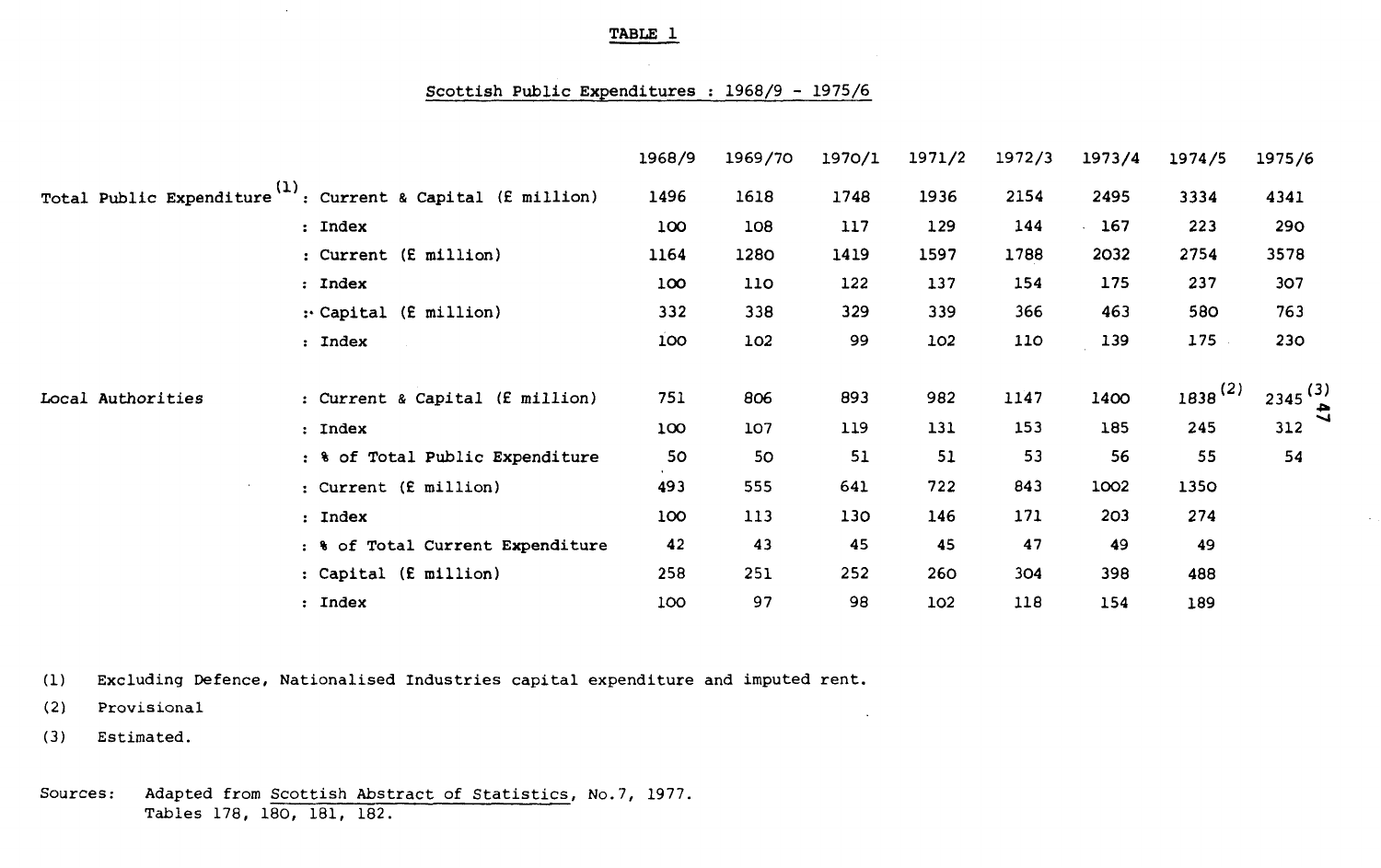|         |              |                       | Scottish Local Authorities Functional Expenditure |                       |                      |                         | (1)                            |                     |                     |                       |
|---------|--------------|-----------------------|---------------------------------------------------|-----------------------|----------------------|-------------------------|--------------------------------|---------------------|---------------------|-----------------------|
| Current |              | : Highways & lighting | £mn<br>Index                                      | 1968/9<br>34<br>100   | 1969/70<br>36<br>106 | 1970/1<br>42<br>124     | 1971/2<br>48<br>141            | 1972/3<br>55<br>162 | 1973/4<br>65<br>191 | 1974/5<br>83<br>244   |
|         |              | Housing               | Emn<br>Index                                      | 106<br>100            | 125<br>118           | 139<br>131              | 147<br>139                     | 171<br>161          | 227<br>214          | 297<br>280            |
|         |              | Transport             | <b>Emn</b><br>Index                               | 30<br>100             | 30<br>100            | 34<br>113               | 37<br>123                      | 40<br>133           | 25<br>83            | 3 <sub>O</sub><br>100 |
|         |              | Local Environmental   | <b>Emn</b><br>(2)<br>Index                        | 63<br>100             | 73<br>116            | 85<br>135               | 97<br>154                      | 113<br>179          | 137<br>217          | 180<br>286            |
|         |              | Law & Order           | Emn<br>Index                                      | 34<br>100             | 37<br>109            | 44<br>129               | 51<br>150                      | 60<br>176           | 69<br>203           | 89<br>262             |
|         |              | Education             | £mn<br>Index                                      | 174<br>100            | 192<br>110           | 227<br>130              | 255<br>147                     | 300<br>172          | 353<br>203          | 487<br>280            |
|         |              | Health & Social Work  | <b>Emn</b><br>Index                               | 27<br>100             | 30<br>111            | 35<br>130               | 44<br>163                      | 55<br>204           | 69<br>256           | 87<br>322             |
|         |              | Other                 | Emn<br>Index                                      | 25<br>100             | 32<br>128            | 35<br>140               | 43<br>172                      | 49<br>196           | 57<br>228           | 97<br>388             |
| Capital | $\mathbf{z}$ | Highways              | £mn<br>Index                                      | 21<br>100             | 17<br>86             | 22<br>105               | 26<br>120                      | 33<br>157           | 41<br>195           | 49<br>233             |
|         |              | Housing               | <b>£mn</b><br>Index                               | 131<br>100            | 126<br>96            | 122<br>93               | 122<br>93                      | 127<br>97           | 185<br>141          | 242<br>185            |
|         |              | Transport             | Emn<br>Index                                      | 7<br>100              | 8<br>114             | 6<br>86                 | 6<br>86                        | 8<br>114            | 7<br>100            | 14<br>200             |
|         |              | Local Environmental   | (2)<br>£mn<br>Index                               | 43<br>100             | 43<br>100            | 44<br>102               | 48<br>112                      | 61<br>142           | 77<br>179           | 80<br>186             |
|         |              | Law & Order           | <b>£mn</b><br>Index                               | $\overline{a}$<br>100 | 1<br>50              | $\boldsymbol{2}$<br>100 | $\overline{\mathbf{c}}$<br>100 | 3<br>150            | 3<br>150            | 5<br>300              |
|         |              | Education             | £mn<br>Index                                      | 38<br>100             | 41<br>108            | 40<br>105               | 40<br>105                      | 52<br>137           | 56<br>147           | 58<br>153             |
|         |              | Other                 | Emn<br>Index                                      | 16<br>100             | 15<br>94             | 16<br>100               | 16<br>100                      | 20<br>120           | 29<br>181           | 40<br>250             |

(1) Includes loan charges

(2) Includes water supply, sewerage, refuse disposal, parks, planning.

# Source: Adapted from the Scottish Abstract of Statistics,<br>No.7, 1977 Tables 178, 180, 181, 182

TABLE 2

 $\sim$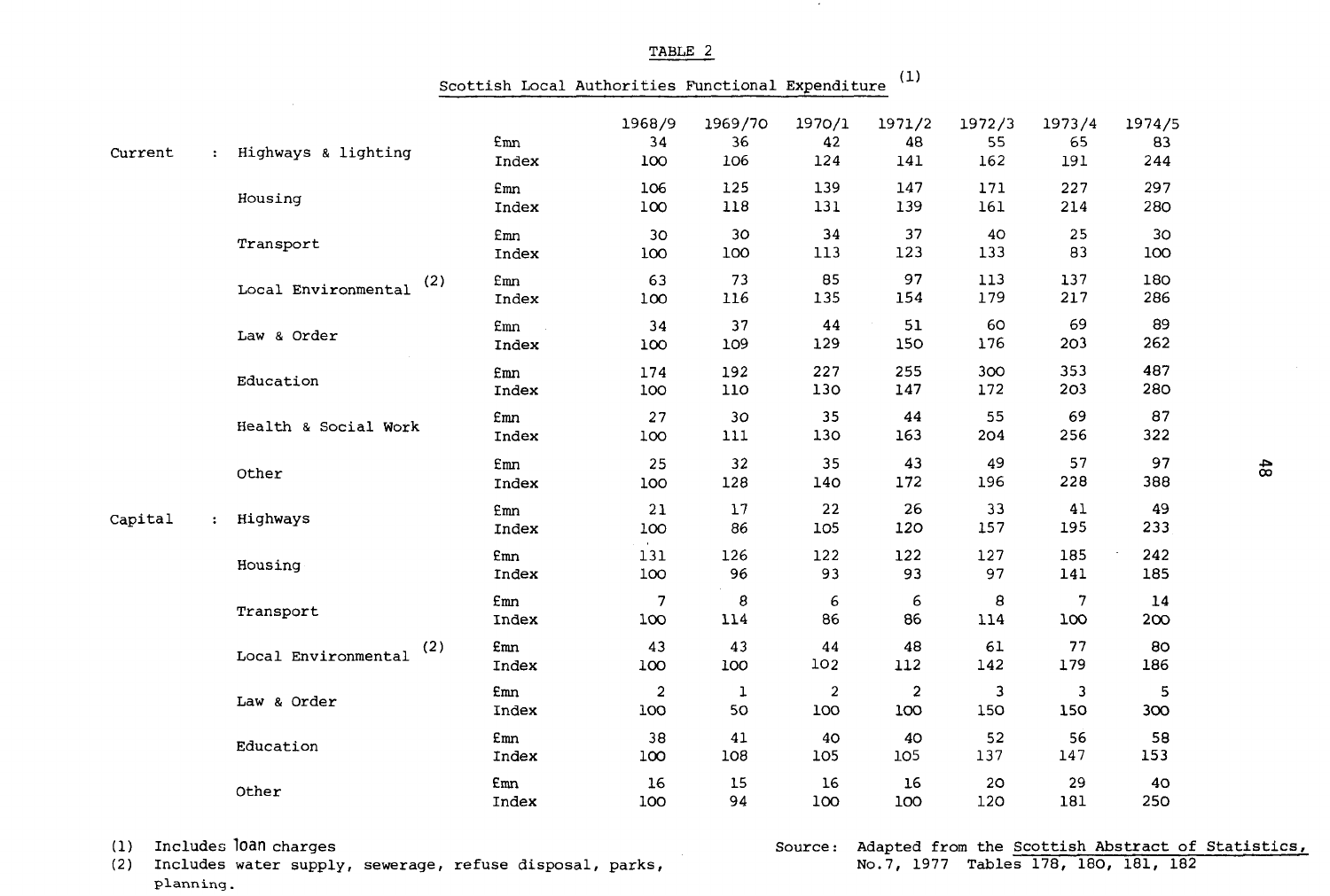$\sim$ 

#### Employment in Public Administration & Defence

|                                |         |      |      |      | Thousands |      |      |       |  |  |  |  |  |  |  |
|--------------------------------|---------|------|------|------|-----------|------|------|-------|--|--|--|--|--|--|--|
|                                |         | 1969 | 1970 | 1971 | 1972      | 1973 | 1974 | 1975  |  |  |  |  |  |  |  |
| National Government<br>Service | Total   | 44.1 | 44.9 | 46.0 | 48.1      | 48.0 | 48.5 | 51.9  |  |  |  |  |  |  |  |
|                                | Males   | 29.0 | 30.3 | 30.8 | 30.0      | 29.7 | 29.6 | 31.2  |  |  |  |  |  |  |  |
|                                | Females | 15.1 | 14.6 | 15.2 | 18.1      | 18.3 | 18.9 | 20.7  |  |  |  |  |  |  |  |
|                                |         |      |      |      |           |      |      |       |  |  |  |  |  |  |  |
| Local Government<br>Service    | Total   | 74.9 | 76.2 | 82.1 | 88.8      | 92.8 | 96.1 | 106.4 |  |  |  |  |  |  |  |
|                                | Males   | 55.7 | 55.2 | 57.9 | 60.5      | 61.7 | 62.8 | 66.6  |  |  |  |  |  |  |  |
|                                | Females | 19.2 | 22.0 | 24.2 | 28.3      | 31.1 | 33.3 | 39.8  |  |  |  |  |  |  |  |

(excluding members of H.M. Forces)

Source: Adapted from Scottish Abstract of Statistics, 1974, 1975 & 1976.

 $\sim$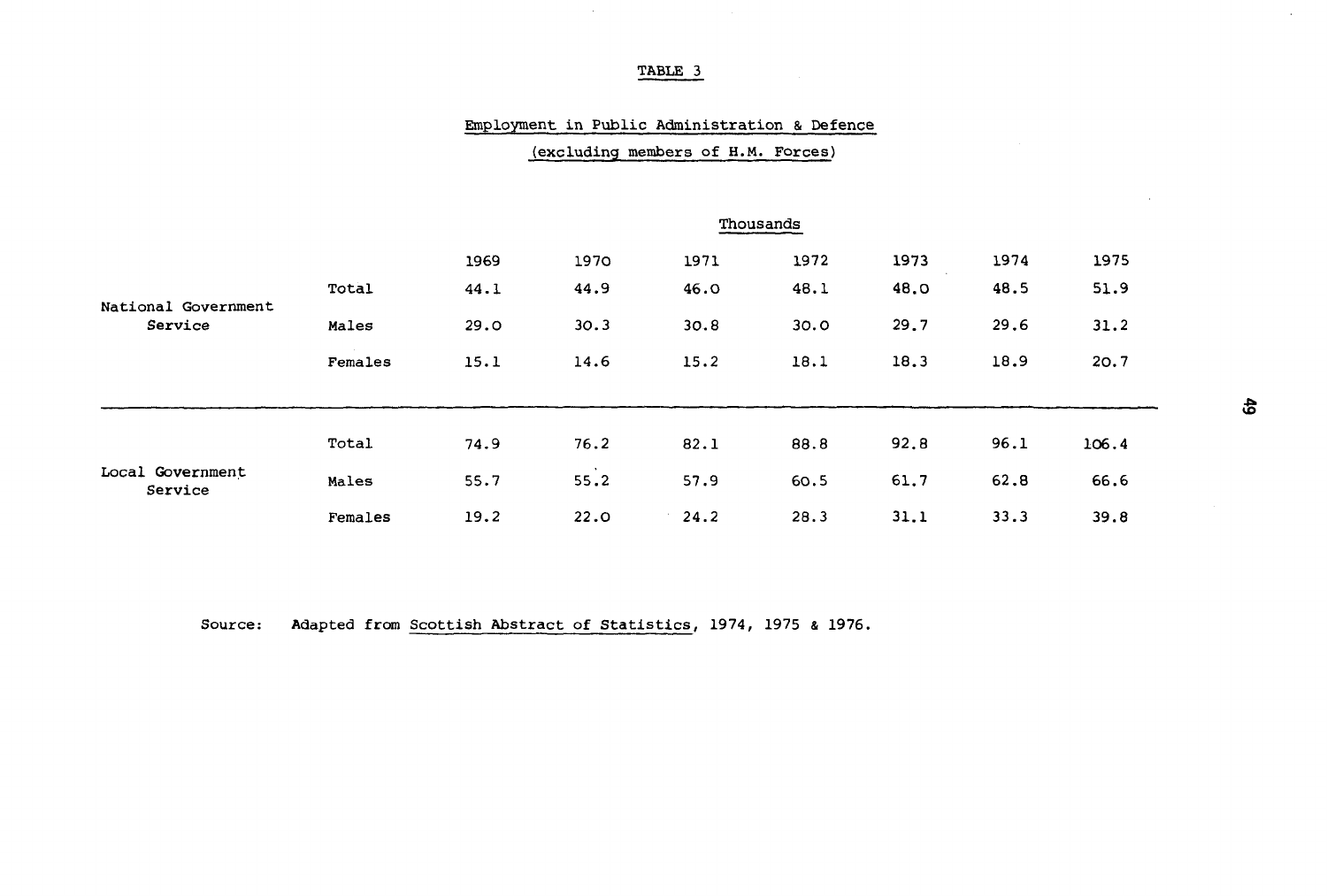# Local Authorities 1973-1976 : Changes in Satisfaction in General

| Satisfaction with provision of services |                          |                                    |      | $Dis-satisfied (-)$ | $\mathbf{k}$         |                | Satisfied $(+)$      | Changes $1973-76$ |  |             |                                  |  |  |
|-----------------------------------------|--------------------------|------------------------------------|------|---------------------|----------------------|----------------|----------------------|-------------------|--|-------------|----------------------------------|--|--|
|                                         |                          |                                    |      | 1973                |                      |                | 1976                 |                   |  |             | Worsened $(-)$ or Improved $(+)$ |  |  |
|                                         |                          |                                    |      | $-1+$               | $+$                  | $\blacksquare$ | $-1+$                | $+$               |  |             |                                  |  |  |
|                                         |                          | 1. Overall good or bad job done by |      |                     |                      |                |                      |                   |  |             |                                  |  |  |
|                                         | $\blacksquare$           | Glasgow District                   |      |                     |                      |                | $21.1$ $22.4$ 56.5   |                   |  |             |                                  |  |  |
|                                         | $\overline{\phantom{m}}$ | Strathclyde Region                 |      |                     |                      |                | $26.0$ $21.6$ $52.4$ |                   |  |             |                                  |  |  |
|                                         | $\overline{\phantom{a}}$ | Local Government                   |      | $11.7$ 23.4 64.9    |                      |                |                      |                   |  |             |                                  |  |  |
| 2.                                      |                          | - Planning Department              |      | $13.4$ 22.2 64.4    |                      |                | 41.9 19.8 38.3       |                   |  |             |                                  |  |  |
| $\overline{3}$ .                        |                          | - Local Housing Department         |      |                     | $29.5$ $23.4$ $47.1$ |                | $34.5$ 19.5 46.0     |                   |  |             |                                  |  |  |
| 4.                                      |                          | - Bus Service                      |      |                     | $28.3$ 15.2 56.5     |                | 23.2 16.0 60.8       |                   |  | $\ddotmark$ |                                  |  |  |
| 5.                                      |                          | - Highways & Roads Department      |      |                     | $15.8$ 20.6 63.6     |                | $26.1$ $14.9$        | 59.0              |  |             |                                  |  |  |
| б.                                      |                          | - Education Authorities            | 11.6 |                     | $9.3$ $79.1$         |                | $20.6$ 14.7 $64.7$   |                   |  |             |                                  |  |  |
| 7.                                      |                          | - Social Work Department           |      |                     | $8.4$ 12.8 78.8      |                | 15.8 17.7 66.5       |                   |  |             |                                  |  |  |
| 8.                                      | $\blacksquare$           | The Police                         | 6.1  |                     | $6.8$ $87.1$         | 8.2            |                      | $5.8$ $86.0$      |  |             |                                  |  |  |
|                                         |                          |                                    |      |                     |                      |                |                      |                   |  |             |                                  |  |  |

Source: Strathclyde Area Survey, 1973 and 1976;

Strathclyde Area Survey Unit, University of Strathclyde.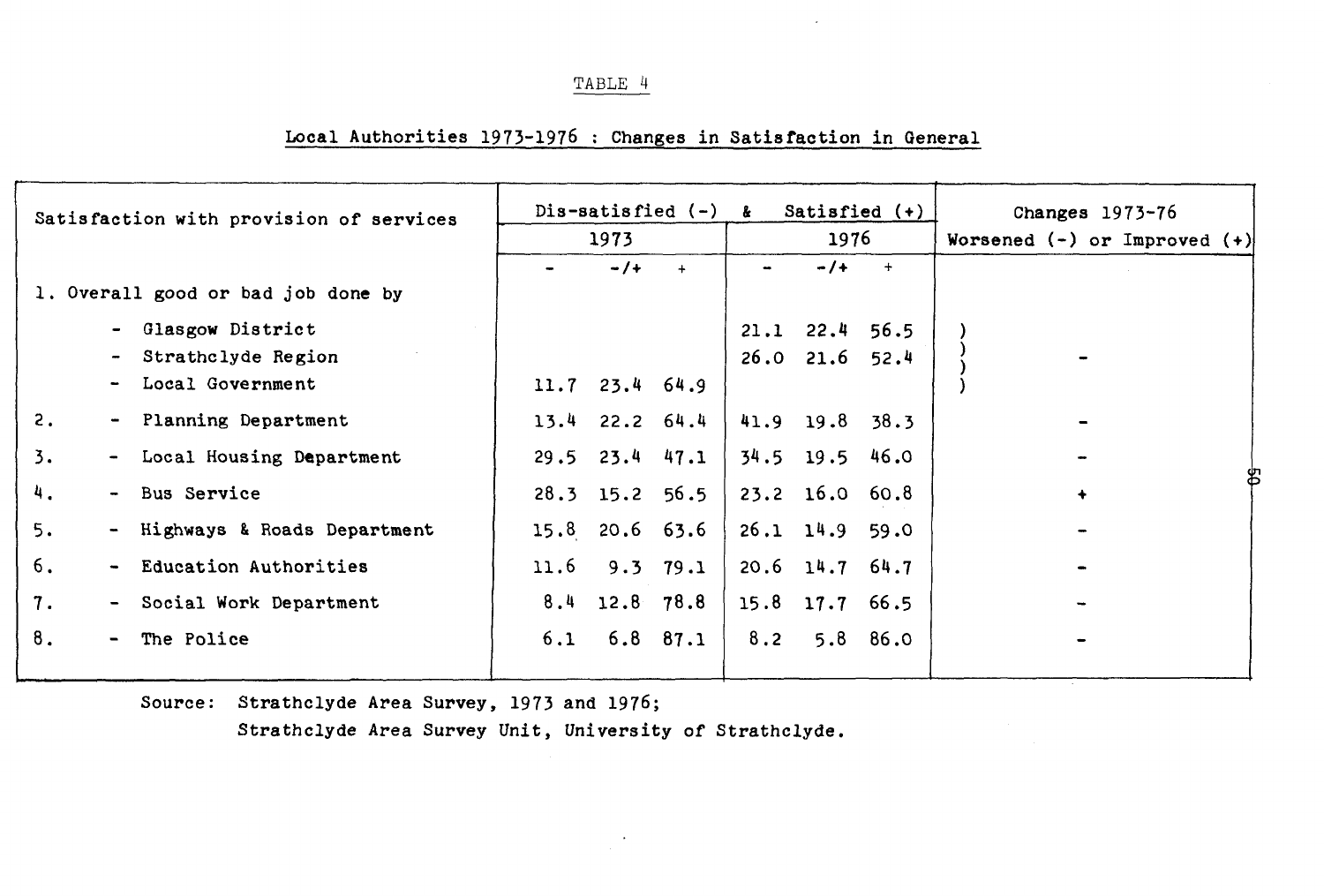# Local Authorities 1973/76 : Changes in Satisfaction with Particular Services

|                               |                    |               |             | Dis-satisfied $(-)$ & Satisfied $(+)$ |                      |            | Change 1973-76                         |
|-------------------------------|--------------------|---------------|-------------|---------------------------------------|----------------------|------------|----------------------------------------|
| Satisfaction with:            |                    | 1973          |             |                                       | 1976                 |            | Worsened $(-)$ or Improved $(+)^{(1)}$ |
|                               |                    | $- / +$       | $\ddotmark$ |                                       | $- / +$              |            |                                        |
| Education:                    |                    |               |             |                                       |                      |            |                                        |
| - Day Nurseries               | $31.4$ 15.0 53.6   |               |             |                                       | 29.1 10.2 60.7       |            | $+$                                    |
| Primary Schools<br>$\sim$     | 9.6                | $7.0$ 83.4    |             |                                       | $8.4 \t 6.7 \t 84.9$ |            | $+$                                    |
| Secondary Schools<br>$\sim$   | 15.9               | $10.0$ $74.1$ |             |                                       | $20.3$ 12.5 67.2     |            | -                                      |
| Local Environmental:          |                    |               |             |                                       |                      |            |                                        |
| - Play Areas                  | 44.4 11.0 44.6     |               |             | 50.8                                  |                      | $9.5$ 39.7 |                                        |
| - Parks                       | $26.5$ 11.8 $61.7$ |               |             | 26.7                                  |                      | $8.8$ 64.5 | $- / +$                                |
| Neighbourhood Noise<br>$\sim$ | 23.8               | 13.3 62.9     |             | 25.4                                  |                      | 9.9 64.7   | $- / +$                                |
| - Bin Collection              | $12.2$ 6.8 81.0    |               |             | 9.3                                   |                      | $7.5$ 83.2 | $+$                                    |
| Cinemas & Entertainment       | 54.9 11.6 33.5     |               |             |                                       | 68.7 10.8 20.5       |            |                                        |
| Libraries<br>$\blacksquare$   | 24.8 14.2 61.0     |               |             |                                       | 26.7 11.8 61.5       |            | $- / +$                                |
|                               |                    |               |             |                                       |                      |            |                                        |

(1) Where dis-satisfaction and satisfaction have both increased and decreased (at the expense of the middle voter) then -/+ is shown

Source: Strathclyde Area Survey 1973 & 1976; Strathclyde Area Survey Unit, University of Strathclyde.

 $\sim 10^{-1}$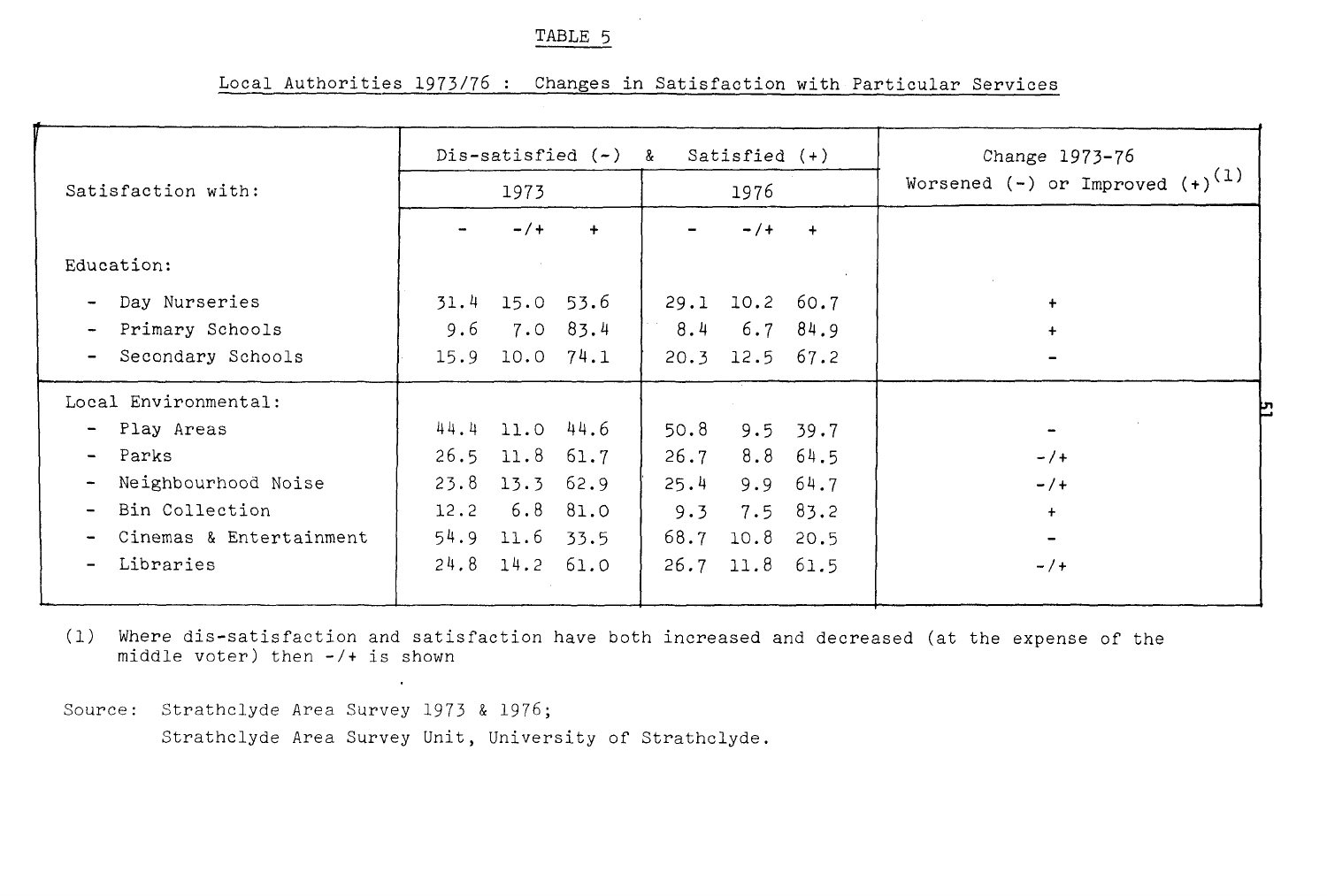# Local Authorities 1973-76 : Changes in Sensitivity

| Sensitivity to a Complaint.                                  |      | 1973        | No/unlikely $(-)$ & Yes/likely $(+)$ | 1976        | Changes $1973-76$<br>Worsened $(-)$ or Improved $(+)$ |  |  |  |  |  |
|--------------------------------------------------------------|------|-------------|--------------------------------------|-------------|-------------------------------------------------------|--|--|--|--|--|
|                                                              |      | $\ddotmark$ |                                      | $\ddotmark$ |                                                       |  |  |  |  |  |
| Would anything be changed if you<br>complained about (or to) |      |             |                                      |             |                                                       |  |  |  |  |  |
| - unjust regulation of council<br>1.<br>or corporation       | 77.0 | 23.0        | 78.1                                 | 21.9        |                                                       |  |  |  |  |  |
| 2. - The Planning Department                                 | 46.O | 54.0        | 65.1                                 | 34.9        |                                                       |  |  |  |  |  |
| - The Housing Department<br>3.                               | 31.7 | 68.3        | 40.2                                 | 59.8        |                                                       |  |  |  |  |  |
| 4. - The Bus Services                                        | 48.7 | 51.3        | 56.5                                 | 43.5        |                                                       |  |  |  |  |  |
| 5. - The Highways Department                                 | 44.0 | 56.0        | 45.6                                 | 54.4        |                                                       |  |  |  |  |  |
| - The Education Authorities<br>6.                            | 20.3 | 79.7        | 29.7                                 | 70.3        |                                                       |  |  |  |  |  |
| - The behaviour of the Police<br>7.<br>themselves            | 18.8 | 81.2        | 22.6                                 | 77.4        |                                                       |  |  |  |  |  |

Source: Strathclyde Area Survey 1973 and 1976;

Strathclyde Area Survey Unit, University of Strathclyde.